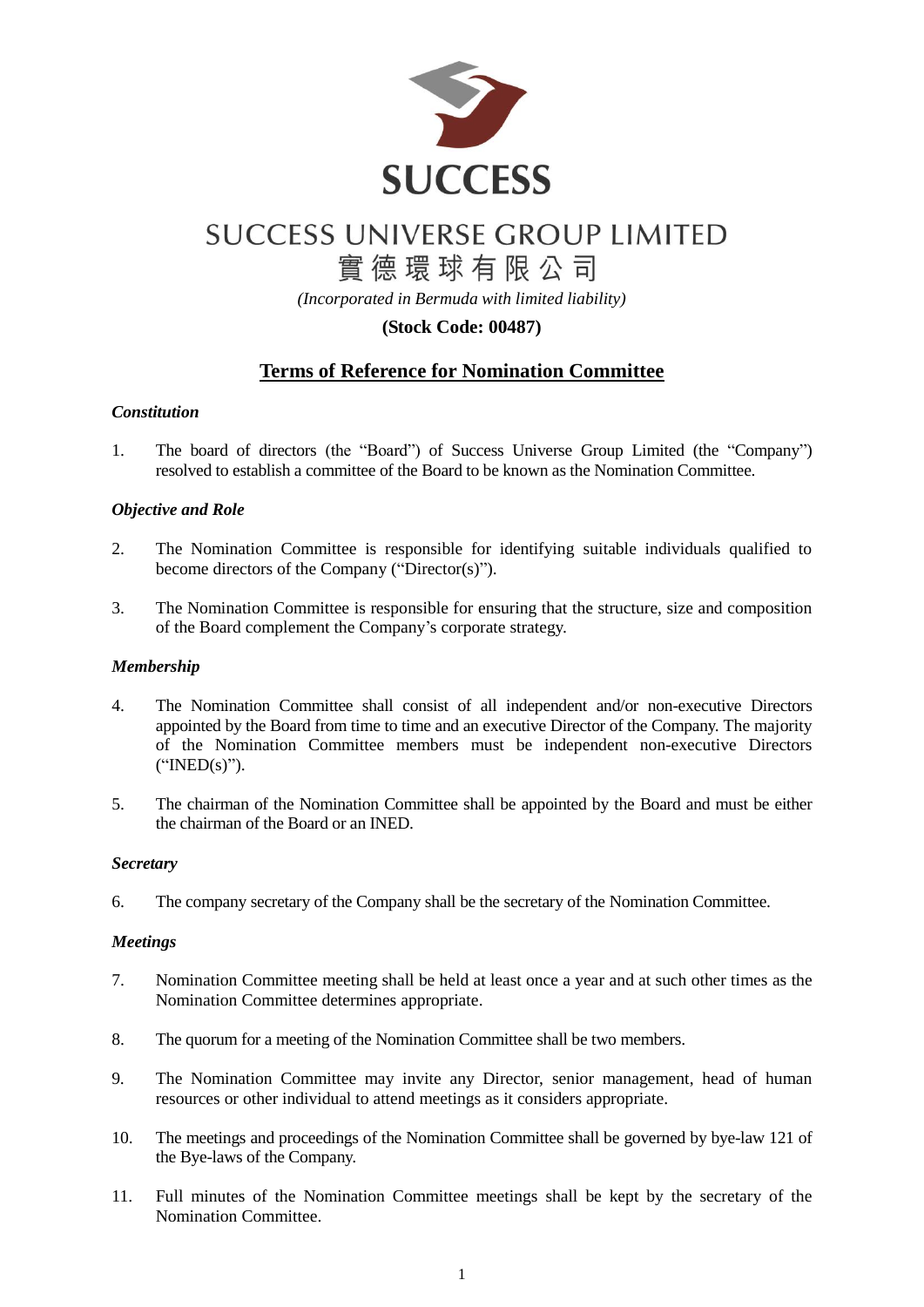#### *Authority*

- 12. The Nomination Committee is authorized by the Board to perform the duties within these Terms of Reference and to seek any information it requires from any Director or employee of the Group in order to perform its duties.
- 13. The Nomination Committee shall be provided with sufficient resources to perform its duties.
- 14. The Nomination Committee is authorized by the Board to seek independent professional advice from outside consultants or advisers, whose fees and expenses shall be borne by the Company, to perform its responsibilities.

#### *Duties*

- 15. The Nomination Committee shall have the following duties:-
	- (a) to review the structure, size and composition (including the skills, knowledge, experience and diversity of perspectives) of the Board at least annually and make recommendations on any proposed changes to the Board to complement the Company's corporate strategy;
	- (b) to identify individuals suitably qualified to become Board members and select or make recommendations to the Board on the selection of individuals nominated for directorships, having due regard to the policy for nomination of Directors (the "Nomination Policy") and the board diversity policy of the Company (the "Board Diversity Policy");
	- (c) to assess the independence of INEDs and review the INEDs' annual confirmations on their independence;
	- (d) to make recommendations to the Board on the appointment or re-appointment of Directors and succession planning for Directors, in particular the Chairman of the Board and the Deputy Chairman of the Board who performs the function of chief executive;
	- (e) to review the Nomination Policy, as appropriate, and to make recommendations to the Board for approval on any proposed revisions thereof;
	- (f) to review and update, if required, the Board Diversity Policy on an annual basis and to make recommendations to the Board for review and approval; and
	- (g) to make appropriate disclosures of the Nomination Policy and the Board Diversity Policy in the Corporate Governance Report of the Company annually.

#### *Reporting procedures*

- 16. The Nomination Committee shall report to the Board on any decision and recommendation made by it, either orally or in writing, at the subsequent regular meeting of the Board or at other times or occasions where necessary.
- 17. The secretary of the Nomination Committee shall send the draft and final versions of minutes of meetings to all members of the Nomination Committee for their comment and records respectively.
- 18. The secretary of the Nomination Committee shall circulate the minutes of meetings and reports of the Nomination Committee to all members of the Board.